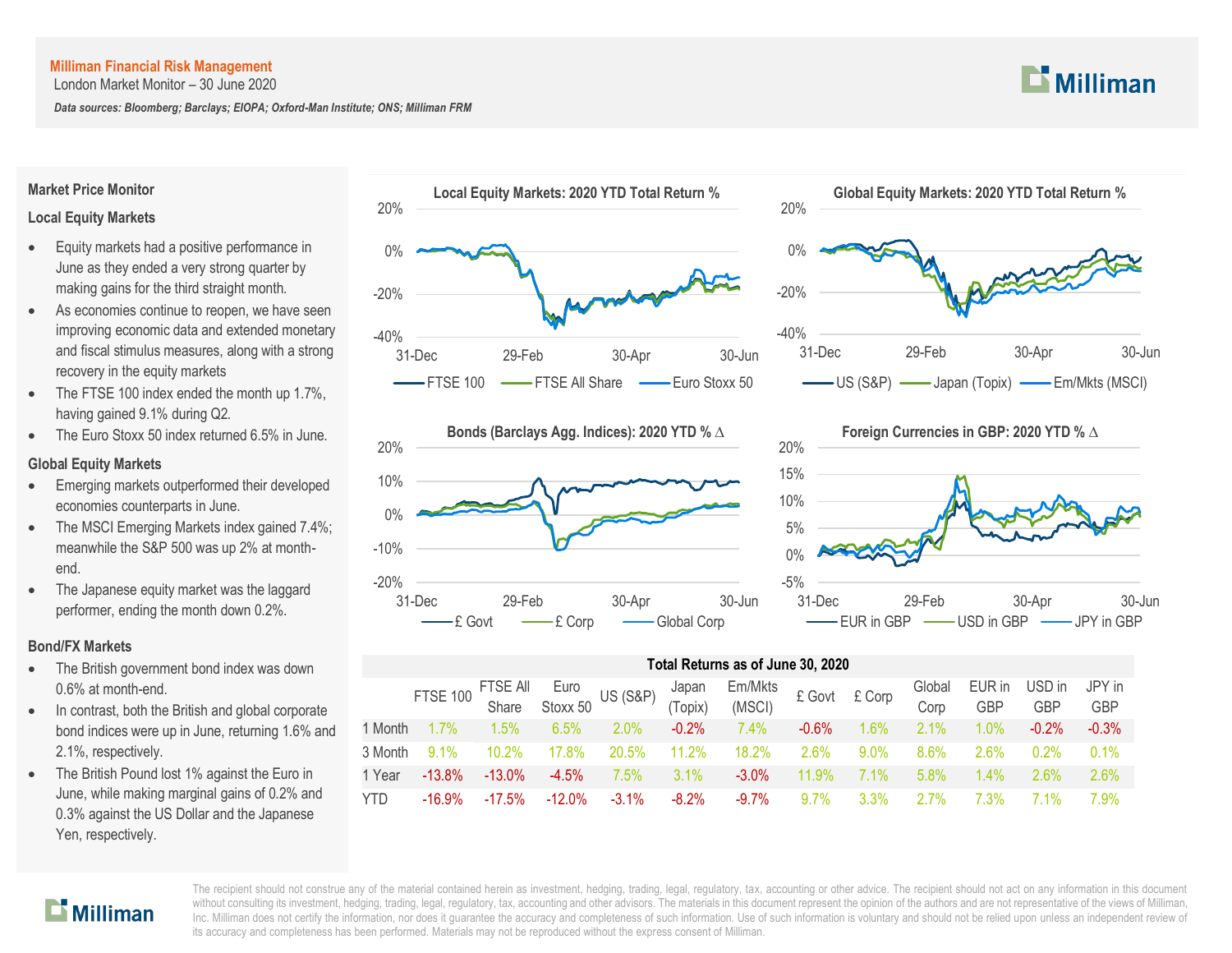London Market Monitor – 30 June 2020

*Data sources: Bloomberg; Barclays; EIOPA; Oxford-Man Institute; ONS; Milliman FRM*



 $\mathbf{L}$  Milliman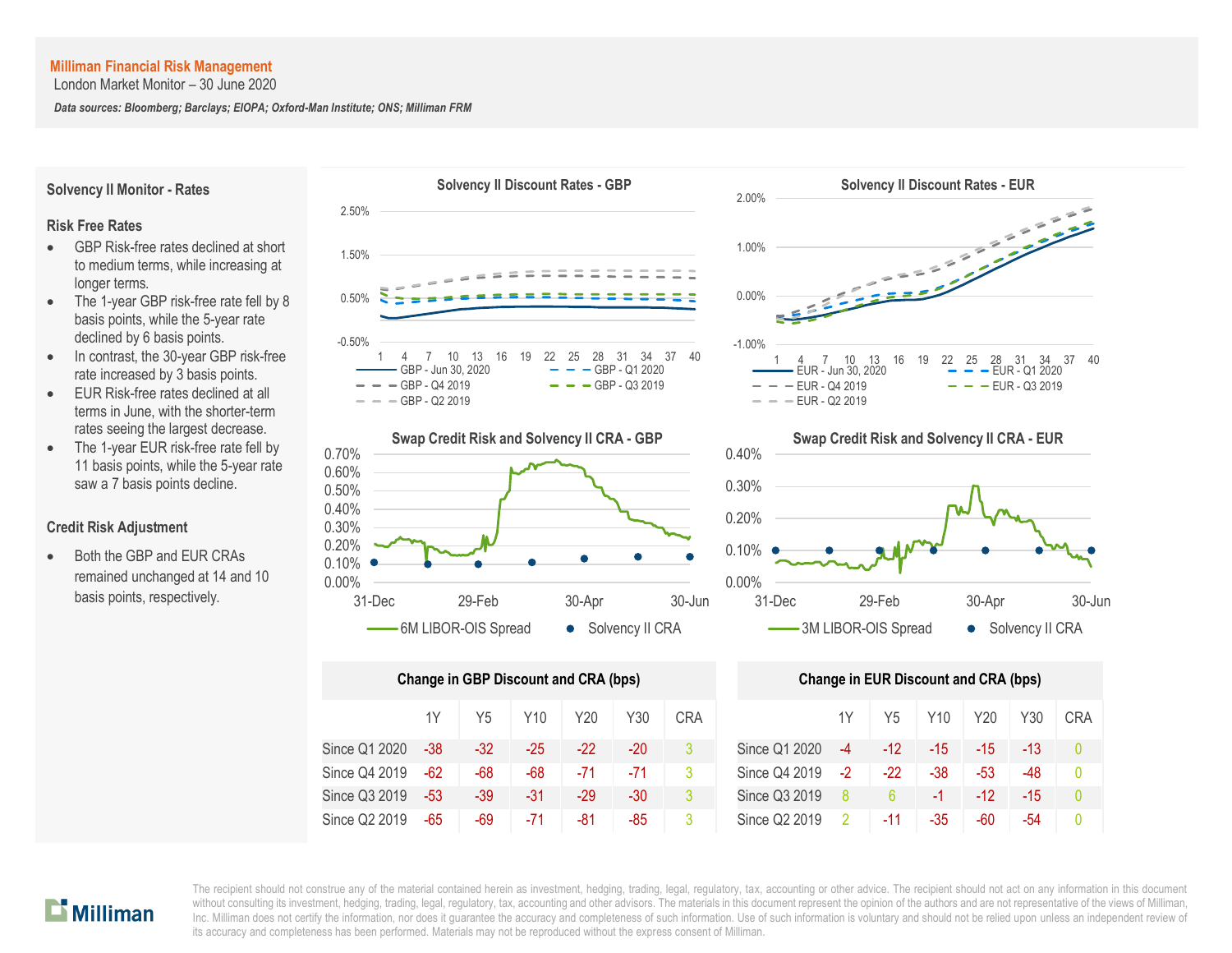London Market Monitor – 30 June 2020

*Data sources: Bloomberg; Barclays; EIOPA; Oxford-Man Institute; ONS; Milliman FRM*



The **Solvency II risk-free discount rates** are based on applying the Smith-Wilson Extrapolation to LIBOR swap rates sourced from Refinitiv and applying the Credit Risk Adjustment as defined in the Technical Specs. The data is provided by EIOPA and as of 30/06/20.

The **Credit Risk Adjustment** is a component of the risk-free discount curve defined by EIOPA. It is calculated from actual experience in the 'LIBOR-OIS' spread (3 months for EUR, 6 months for GBP), and is bounded between 0.10 and 0.35. We show actual LIBOR-OIS spread levels and the defined CRA, for both GBP and EUR.

**EIOPA fundamental spreads** show the credit spread corresponding to the risk of default or downgrading of an asset. This is shown here across financial and nonfinancial assets, credit quality steps 0-3 and durations of 1-30 years. The data is provided by EIOPA and as of 30/06/20. **Fundamental spread** = maximum (probability of default + cost of downgrade; 35% of long-term average spread). In the tables we show the '**before floor'** measure = probability of default + cost of downgrade.

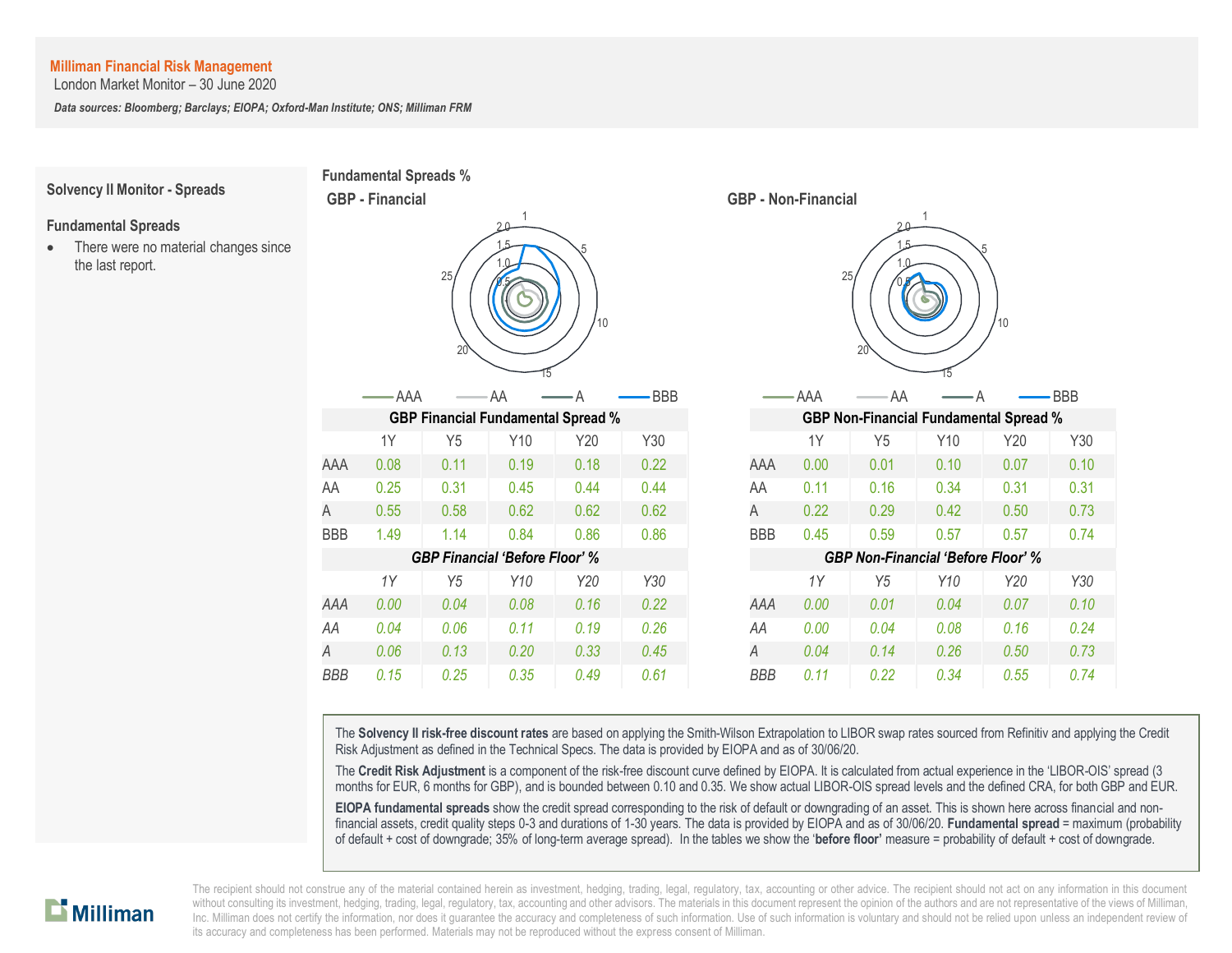London Market Monitor – 30 June 2020

*Data sources: Bloomberg; Barclays; EIOPA; Oxford-Man Institute; ONS; Milliman FRM*

#### **UK Inflation Monitor**

- UK's CPI reading was 0.5% in May, a drop of 30 basis points from the previous month.
- UK's RPI fell by 50 basis points to 1% in May.
- According to the ONS*: "Falling prices for motor fuels and a variety of recreational and cultural goods resulted in the largest downward contributions. Rising prices for food and non-alcoholic drinks resulted in a partially offsetting upward contribution."*
- Average earnings fell by 130 basis points in April, posting a headline figure of 1%. March earnings inflation was revised to 2.3%.
- There were no material changes to the projected UK RPI curve from the previous month.
- UK's Q1 2020 GDP growth was revised lower by 10 basis points to -1.7%.

### **House of Lords' Report**

There were no further updates this month.



Average, 2.9%

Current,

Derivatives Market - Bond Market

Historical year-on-year inflation rate is assessed by the % change on:

Mar-10 Mar-12 Mar-14 Mar-16 Mar-18 Mar-20

-2.0%

- **Consumer Price Index (CPI)** measuring the monthly price of a basket of consumer goods and services
- Retail Price Index (RPI) similar to CPI, but the main difference due the addition of mortgage payments, council tax and other housing costs
- A **Average Earnings** measuring the average total weekly employee remuneration over the previous 3 months.

Projection year-on-year inflation rate is the forward rate calculated from market data:

- **Derivatives Market View** constructed from zero coupon inflation par swap rates against the RPI index at various tenors
- **Bond Market View** constructed from the difference between the nominal rates implied by the conventional gilts and the real rates implied by the index-linked (RPI) gilts.

# $\mathbf{L}$  Milliman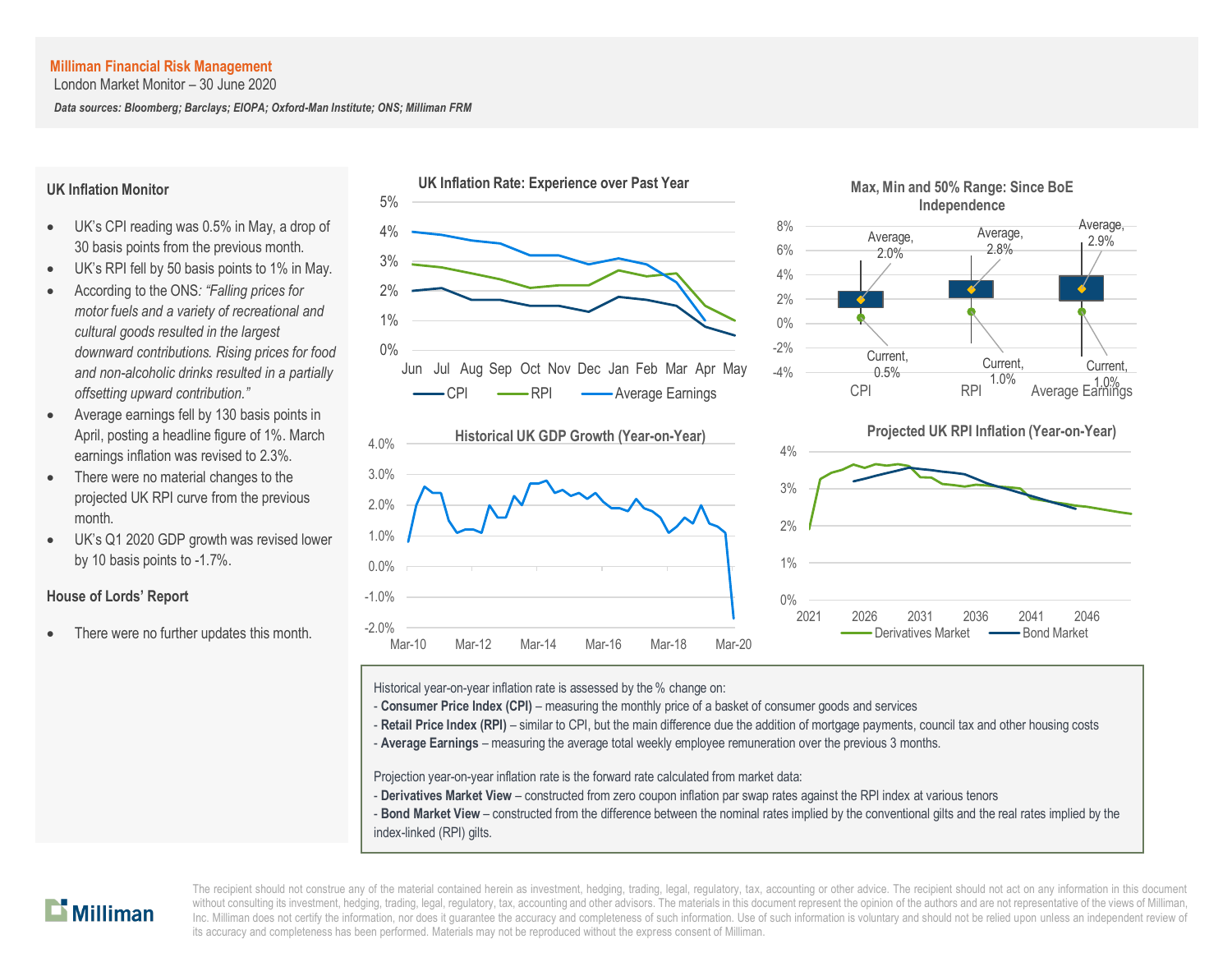London Market Monitor – 30 June 2020

*Data sources: Bloomberg; Barclays; EIOPA; Oxford-Man Institute; ONS; Milliman FRM*

#### **Volatility and Hedging Cost Monitor**

- Realised volatilities remained broadly unchanged in June, with the FTSE 100 and the Euro Stoxx 50 indices posting realised volatilities of 25% and 28.9% at month-end, respectively. The S&P 500 saw its realised volatility increasing to 29% by month-end.
- Volatility risk premiums also remained mainly unchanged in June, but remain elevated compared to those levels observed at yearend 2019.
- The FTSE 100 had a volatility risk premium of 5.6% at month-end; meanwhile the Euro Stoxx 50 and the S&P 500 indices posted volatility risk premiums of 4.9% and 5.9% at month-end, respectively.











**Actual realised equity volatility** is measured by the weighted standard deviation of 1 month daily index change. The Exponentially Weighted Moving Average (EWMA) methodology places more importance to the recent returns in the calculation of the volatility.

**Volatility Risk Premium** is estimated as the difference between 30-day implied volatility and projected realised volatility (on data from the Oxford-Man Institute). This reflects the additional cost of hedging from purchasing a basket of options, in comparison to managing a dynamic delta hedge with futures (ignoring rolling transaction costs).

**Expected realised volatility** is an intermediate result from the [Milliman Guarantee Index](http://uk.milliman.com/Solutions/Products/The-Milliman-Guarantee-Index-and-Milliman-Hedge-Cost-Index/)™ (MGI), which provides volatility parameters for variable annuity guarantee (VA) valuation and risk management. The levels shown are on an expected basis, and do not reflect any risk adjustment.